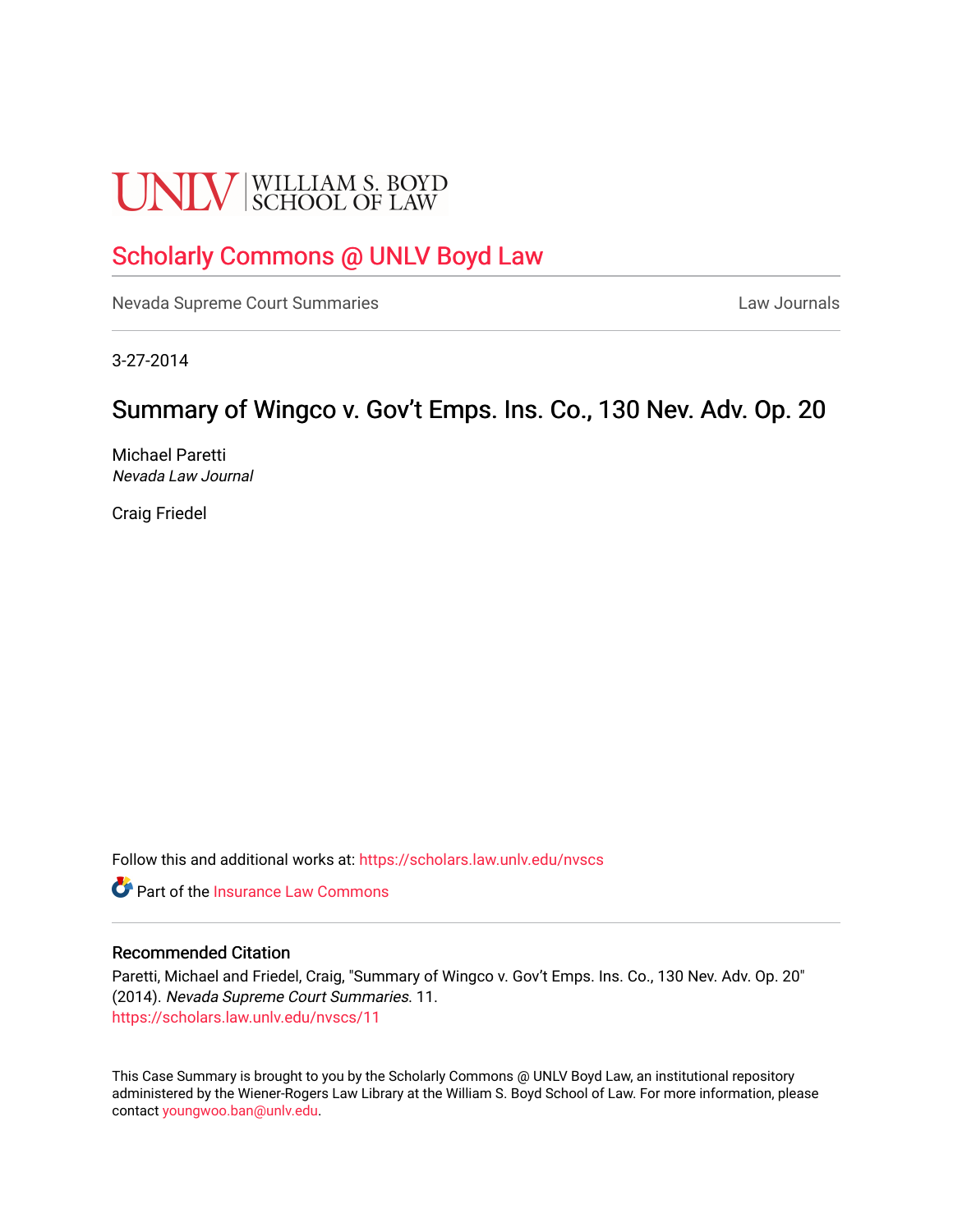## *Wingco v. Gov't Emps. Ins. Co.,* 130 Nev. Adv. Op. 20 (Mar. 27, 2014) 1 INSURANCE LAW

#### **Summary**

The Court determined whether NRS  $687B.145(3)^2$ , which provides that a motor vehicle insurer must offer its insured the option of purchasing medical payment coverage, requires written rejection of medical coverage by the insured to be valid.

#### **Disposition**

The Court determined that if NRS 687B.145(3) meant to impose a written requirement on medpay coverage the Legislature would have stated so expressly. Therefore, the Court deemed that Nev. Rev. Stat. 687B.145(3) does not require a written rejection of medpay coverage by the insured.

#### **Factual and Procedural History**

Appellants Wingco and Werning (together, Wingco) were injured in automobile accidents. Respondent Geico insured appellants and denied coverage of their medical expenses. Appellants then requested that Geico either provide signed written rejections of medical payment coverage by appellants or tender \$1,000 – the minimum amount of medical coverage the insurer must offer. Respondent refused their requests and appellants initiated a class action on behalf of themselves and others similarly situated.

Geico filed a motion to dismiss in the Eighth Judicial District Court, and appellants filed a cross-motion for summary judgment. The district court granted Geico's motion to dismiss and denied appellants' motion for summary judgment. Wingco appeals.

#### **Discussion**

 $\overline{\phantom{a}}$ 

NRS 687B.145(3) expressly requires insurers to offer the option of purchasing medical payment, or "medpay", coverage in the amount of at least \$1,000 but does not expressly require a written rejection of this offer. However, the appellants argued that the Court should read a written rejection requirement into Nev. Rev. Stat. 687B.145(3). The appellants relied primarily on *Continental Insurance Co. v. Murphy*, 120 Nev. 506, 507, 96 P.3d 747, 748 (2004), where the Court read an implied written rejection requirement into NRS 687B.145(2). However, the Court did not find this argument persuasive as it actually invoked a different provision of Nevada law.<sup>3</sup>

Appellants also argued that an early draft of Nev. Rev. Stat. 687B.145(3) expressed the legislative intent to include a written rejection requirement.<sup>4</sup> The Court also found this argument

<sup>&</sup>lt;sup>1</sup> By Michael Paretti. Edited by Craig Friedel.

<sup>&</sup>lt;sup>2</sup> NEV. REV. STAT. 687B.145(3) states in part that "an insurance company transacting motor vehicle insurance in this State **must offer** an insured under a policy covering the use of a passenger car, the option of purchasing coverage in an amount of at least \$1,000 for the payment of reasonable and necessary medical expenses resulting from an accident…" (Emphasis added.)

<sup>&</sup>lt;sup>3</sup> The Court determined that the "written rejection requirement referenced in *Continental* originates in Nev. Rev.

Stat. 690B.020, not Nev. Rev. Stat. 687B.145, and is express, not implied."<br><sup>4</sup> Hearing on A.B. 405 Before the Assembly Commerce Comm., 65th Leg. (Nev., March 29, 1989); see also A.B. 405, 65th Leg. (Nev. 1989)